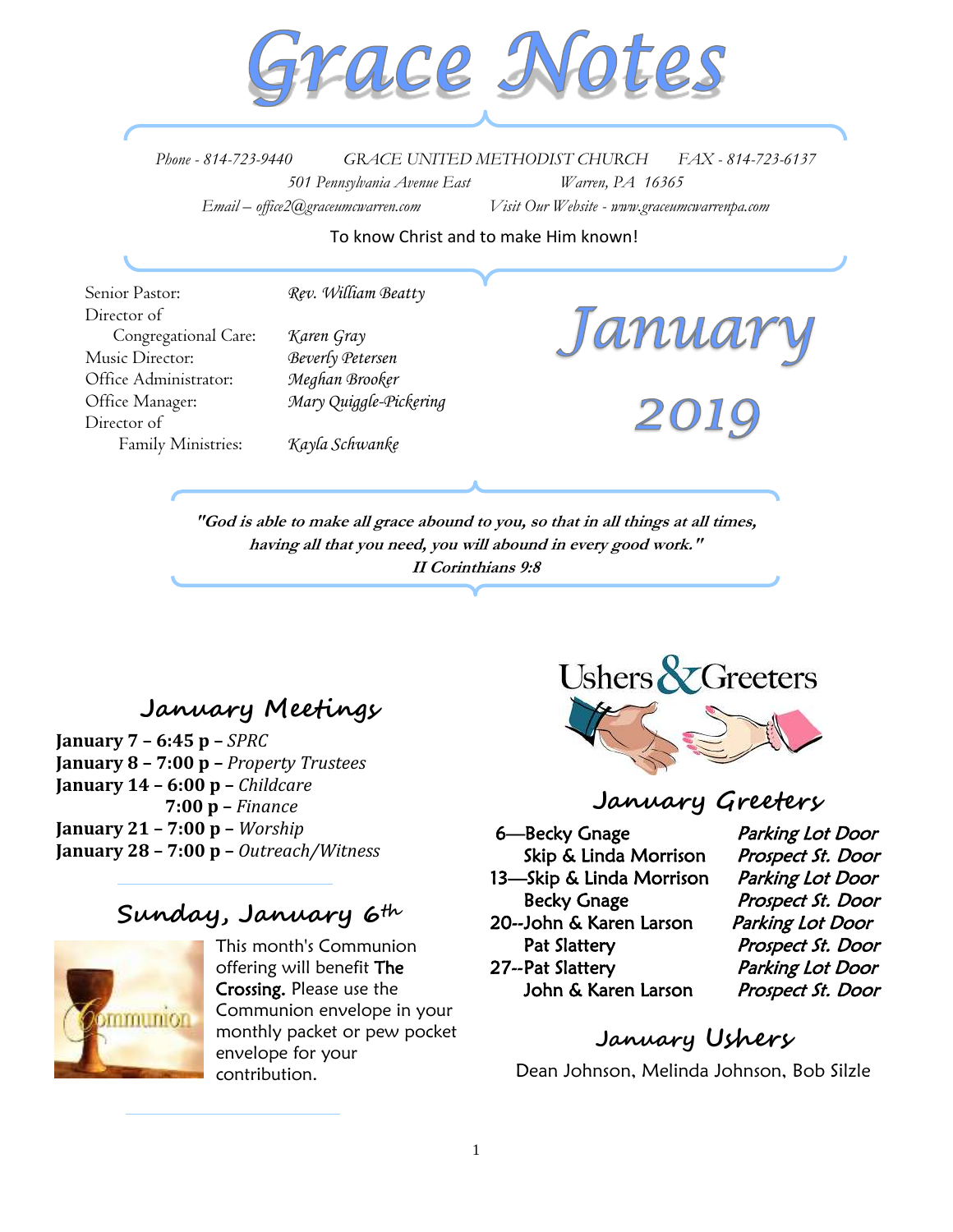

# **For Prayerful Consideration**

have prayed as long as I can remember. As a kid I talked to God not just at night before bed or when I forgot to study for a test (there are no atheists in math class!!), but also when I was sad or happy or confused. I never heard a voice back from God, but I've always kind of immersed myself in being, I guess, "in conversation" with God. Paul writes in 1 Thessalonians 5: I

> *<sup>16</sup> Rejoice always, <sup>17</sup> pray continually, <sup>18</sup> give thanks in all circumstances; for this is God's will for you in Christ Jesus. (1 Thess. 5:16-18 NIV)*

And that's kind of how I've always approached prayer – kind of like it's always "on." But I realized a couple years ago that while I pray frequently…

I'm not very good at it.

I know they say that "practice makes perfect" but it turns out that's only true if you practice the right things. Practice, it turns out, reinforces what you practice. So… practice the wrong things and you get really good at… the wrong things. The reality is that practice *with feedback* leads to improvement. That's why coaches are constantly harping on the fundamentals of the sport, why instrument teachers insist on how you hold your hands, playing scales, and all the basics. That's why we need never tire of hearing the story of salvation time and again.

I know I'm not alone, some of you have confessed similar concerns about your prayer time. Several years ago Steven Furtick who is the lead pastor of a Megachurch in Charlotte North Carolina preached a sermon called, "I Have an A.D.D. Prayer Life" in a series called "Confessions of a Pastor." I get it. Maybe you do, too.

Realizing that there was something lacking in my prayer life, I prayed (just as the disciples asked Jesus), "Lord, teach me to pray." And I have prayed that prayer many times. I also have spoken to a number of people about prayer, been very conscious of listening and joining in when others pray, and I have gathered a number of books and resources on prayer that I'm slowly working my way through.

So… Teach me to pray. When the disciples asked Jesus (Luke 11:1), Jesus teaches them the Lord's Prayer. That is, when the disciples ask to be taught to pray, Jesus gives them a model for prayer – an outline. And I've seen lots of models, usually based on the Lord's Prayer, to help us stay focused in our prayer time: ACTS (Adoration, Confession, Thanksgiving, Supplication), PRAY (Praise, Repent, Ask & Thank, Yield), CHAT (Cheer God, Humble yourself, Appreciate what God has done, Tell God your needs) and others. And they're fine, and they're useful tools.

Still, I'm on this journey of being taught how to pray and I want to invite everyone to take on such a journey. Prayer is our direct connection with God and I want that connection to be stronger.

So we're going to begin the year with a worship series focused on prayer. We're going to look for more ways to encourage one another in prayer and ways to pray for one another. The bottom line is: we're going to pray more!

Let me reissue a challenge I set out last spring: to spend some soul-bared, honest, face-to-face prayer time with God. How about 5 minutes a day thanking God for your blessings? Nothing else. Just 5 minutes of pure gratitude. How about a few minutes praying for the people who most annoy you? How about praying prayers of forgiveness?

I've been convicted (and I know many of you share in this) that anything that can grow our church, anything that can deepen our faith, anything that can extend our reach, anything good that will ever happen here at Grace Church, will start with prayer.

"Lord, teach us to pray."

In Christ's Love, Pastor Bill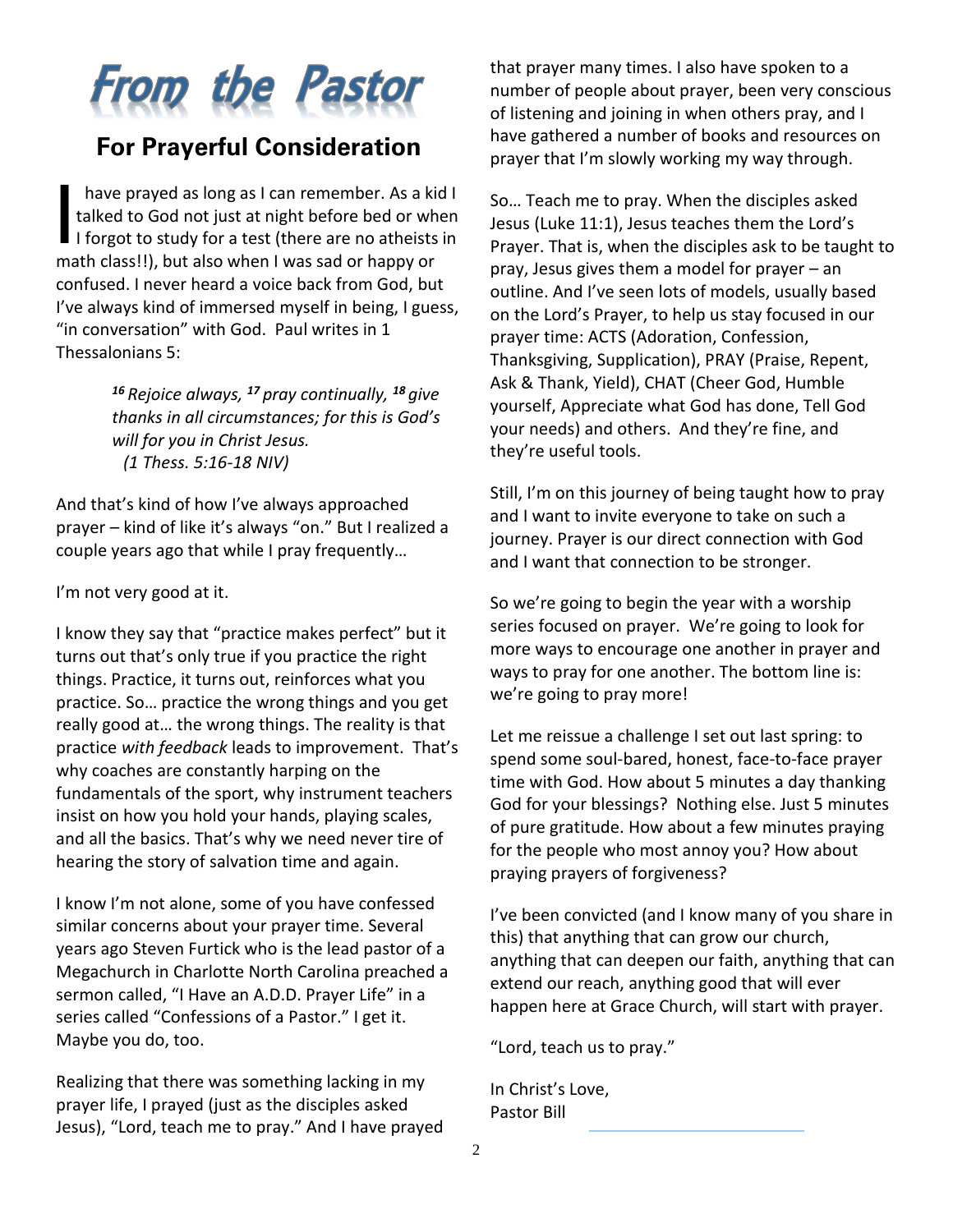

appy New Year!! As this is being written Christmas is still over a week away, but I guess that's the way of good literature! I hope your holidays were happy and peaceful. appy New Year!! As this is being written<br>Christmas is still over a week away, but I<br>guess that's the way of good literature! I<br>hope your holidays were happy and peaceful.<br>The Concert was again just wonderful. There

The Concert was again just wonderful. There was a good crowd and many folks who were not Grace members were there. It is a true community event. This year the children charmed the audience. Thanks to Meghan and Lily Brooker for over-seeing them. They were adorable.

Thanks to wonderful Kris for his accompaniments and diddles. He is so good. And thanks, also, to the soloists. Have you ever seen a choir with so many soloists? We are indeed blessed. Thanks to all of you who had any part of it. It was great… and it's over. I start worrying about it after Labor Day and it's such a relief to have it done – even though I enjoy doing the actual program at the time.

The following Wednesday we gave the condensed concert to the folks at the Rouse Suites. Again, thanks to the faithful choir for doing that!

We ended the evening at Perkins and were treated royally. They were so kind to us. It was delicious and fun, and we were home before 9:00.

Now we don't meet on Wednesdays until January 9. That's the reward for all the hard work, plus all the Sundays in summer that we sang.

We miss Jan M. who is recovering at home from surgery. Bless you, Love. I hope each day sees you feeling better.

Congratulations to Tyler (Cindy's daughter) for graduating college! Now it's on to the wedding!

Things are going to look a little slim in the ranks, as many are traveling for Christmas and would've gone earlier but stayed for the concert. Safe travels to all!!

Again – Happy New Year!! And come to church!!

#### *Beverly Petersen*

# *From the Director of Congregational Care*

*"We can do all things through Christ which strengthens me." Philippians 4:13*

ou may have a few Christmas cookies left over to nibble on while you untrim the tree. And now that the decorations are stored away until next Advent season does your home seem as plain as ours?

I do miss the carols, family gatherings, twinkling candle lights and merry wishes. Then I remember that we can keep the majesty, music and memories of Christmas in our hearts all year long.

We can greet each other with a "have a merry day." We can make a list of "gifts of love." We can give every day. We can sing, and ring "Joy to the world the Lord has come." We can decorate our homes with the spirit of hospitality. We really can as we enter 2019.

David McCasland's church prays this prayer at their New Year's Eve service, "Father, we surrender this past year and give it up to you. We give you our failures, regrets and disappointments for we have no more use for them. Make us now a new people, forgetting what lies behind and pressing on toward that which lies ahead of us. We give You all our hopes and dreams for the future. Purify them by Your spirit so that our wills shall surely reflect Your will for us. As we stand on the threshold of another year, encourage us by the power of Your Word and guide us by the presence of Your Holy Spirit." Amen.

Can we pray that prayer? Yes, we can! Now 2019 Christ reflecting people, reach out to other with the love and life of Jesus Christ. Then they can too.

> *Grace, mercy and peace, Karen D. Gray*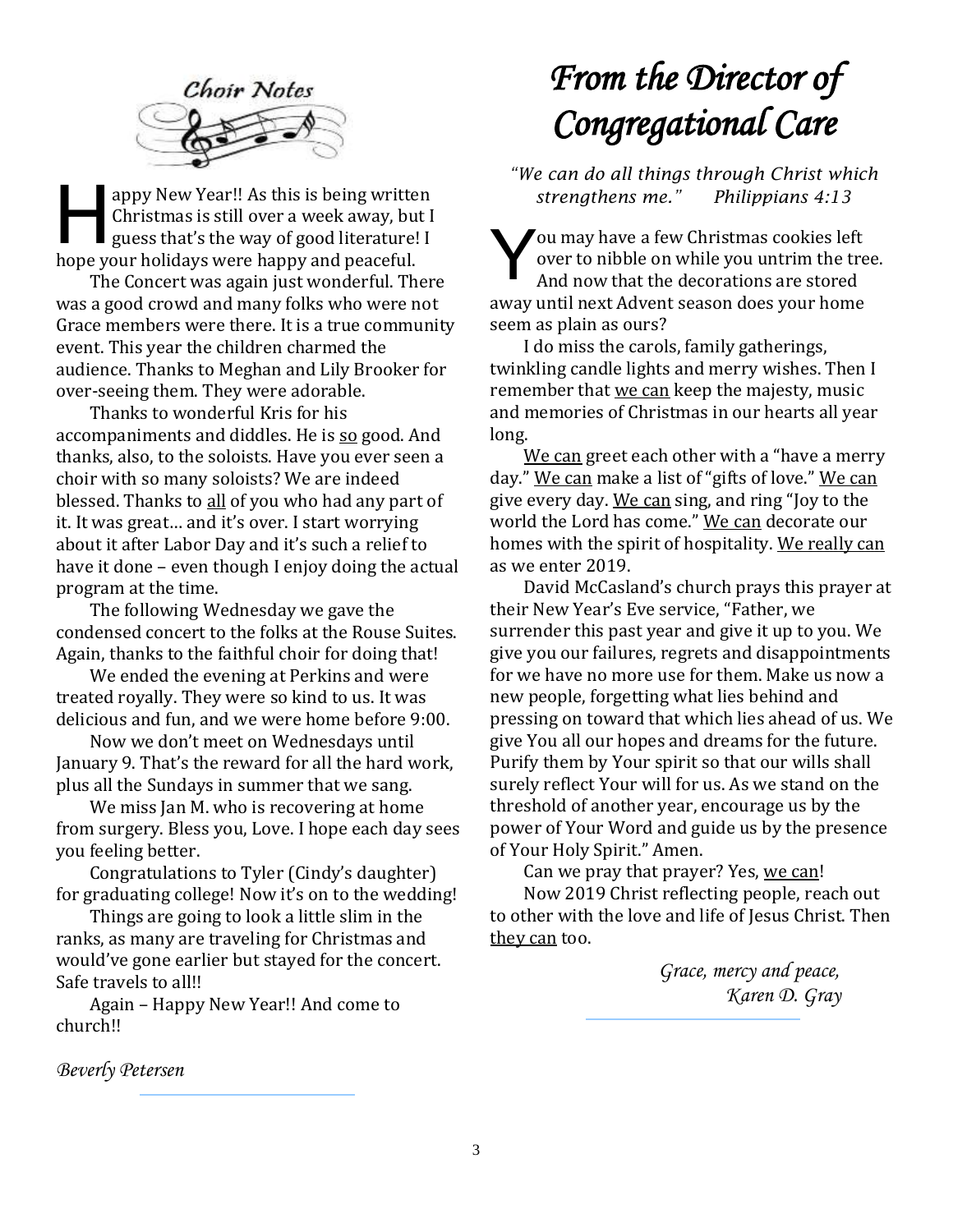

ecember was a busy month full of excitement as we prepared for the Christmas season. We decorated the room and tree, learned many new songs and listened to wonderful stories. Both classes got to hear Pastor Bill tell the Christmas story as they sat around the nativity in the sanctuary. We made special gifts for our moms and dads and decorated our own gift wrap. Our parents came to school on December 20<sup>th</sup> to share our fun and see firsthand what preschool is like for us. When we return to school after our Christmas break, the morning class will begin working on colors, shapes and writing our names. The afternoon children will continue learning the skills they will need for kindergarten. We hope your Christmas season was filled with the same joy and excited anticipation that we experienced with our students. D

Registration for the 2019-2020 schoolyear will begin in January for our current preschool families, Care With Grace children and any Grace Church members. Be sure to pick up a registration form in the office or contact us at [preschool@atlancticbbn.net](mailto:preschool@atlancticbbn.net) so we can mail you a form. Registration will open to the public in February so it is first come, first serve! Happy New Year!

~Trish Gentilman & Brenda Whyte

n January 7, the youth will be kicking of the New Year! They will be doing a study called Boss from a group called Grow. O



From the youth and myself, we would like to thank everyone that supported the spaghetti luncheon on December 2nd. All your donations will help cover almost all of the cost to send the kids to SPARK. SPARK is January 11-13, 2019 in Station Square in Pittsburgh.

For those who are wondering what SPARK is, it's a youth rally that is put on by youth for youth. The conference youth ministry team are the coordinators of the event and they are mentored by adult leaders. Each group the attends is required to bring adult leaders from their church. Grace Church hopes to send at least 4 kids this year!

 $\sim$ Kayla Schwanke – Director of Family Ministries

e can't believe that Christmas is over and it is 2019. Happy New Year! Over Christmas break we cleaned our rooms top to bottom and added some color to the back by the room we share with Sunday School and to the Co-W



Directors' office. So, when we reopen for the new year, we'll be clean as snow.

A big thank you goes out to all who bought soup and/or donated to us over the Christmas Holiday. We are so thankful.

January will have a couple of no school days. January 18 and 21 we will have all day care for our school age.

~Jolee Cradduck & Irene Garris, co-directors



During Worship *9:30 a.m. (0-2 yrs.)* 

*~* 

*11:00 a.m. (0- 5 yrs.)*  **January 6** *–* Anna Peterson **January 13 –** Becky Fuller **January 20 –** Anna Peterson **January 27 –** Becky Fuller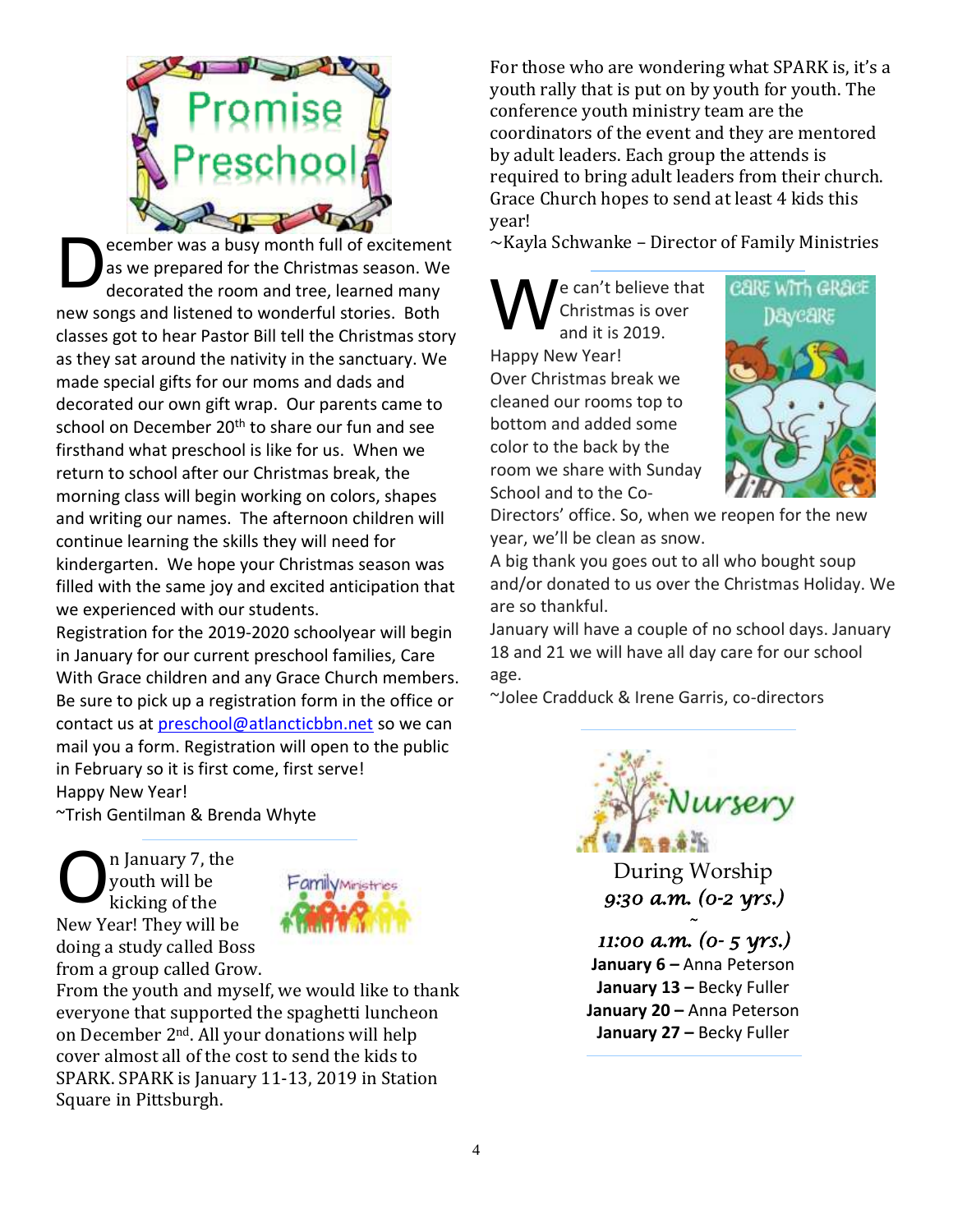Our hearing assist system is back in working order! If you require assistance hearing worship services, please ask a sound technician or an usher for a device.





**Our budget the month of November 2018:** *Other income consists of funds from Sunday* 

*School, Room Rental, Bible Studies, Literature Tables, Fitness Ministry, Easter, Christmas, and Misc. Income.*

| <b>BUDGET</b>                      | 2018      | 2017      |  |  |  |  |  |  |
|------------------------------------|-----------|-----------|--|--|--|--|--|--|
| <b>Other Income:</b>               | 405.10    | 433.20    |  |  |  |  |  |  |
| Offerings &                        |           |           |  |  |  |  |  |  |
| <b>Tithes</b>                      | 27,487.13 | 26,248.40 |  |  |  |  |  |  |
| <b>Total Income</b>                | 27,892.23 | 26,681.60 |  |  |  |  |  |  |
| <b>Number of Sundays:</b>          | 4         |           |  |  |  |  |  |  |
| <b>Borrowed</b>                    | 0         | 0         |  |  |  |  |  |  |
| <b>Expense:</b>                    | 29,508.42 | 27,869.99 |  |  |  |  |  |  |
| Attendance:                        | 958       | 1,034     |  |  |  |  |  |  |
| <b>Connectional Apportionments</b> |           |           |  |  |  |  |  |  |
| Obligation-                        | 3,504.50  |           |  |  |  |  |  |  |
| Paid                               | 3,504.50  |           |  |  |  |  |  |  |
| Ahead (Behind)                     |           |           |  |  |  |  |  |  |
| Percent of year to date paid 92%   |           |           |  |  |  |  |  |  |

**His income**: Was \$1,210.63 higher in November 2018 compared to November 2017 **Our expenses**: Were \$1,638.43 higher in November 2018 compared to November 2017

Submitted by: Alice Bonnell, Finance Chair

Covered by Grace needs mittens, gloves, hats, and scarves to be placed on the clothesline on the front porch. Each item is tagged with a message



reading "If you are cold this winter season and need some extra warmth, take this gift as a sign that you are covered by the Grace of God's love." The donation box is located across from Pastor Bill's office in the hallway behind Wesley Parlor. Thank you to everyone for supporting this outreach ministry.

#### **Yarn, Yarn, Yarn!**



Yarn Angels has been blessed with more yarn than we can use. We are giving some away. Can you knit or crochet something for the front porch give away? Do you

know of someone else that needs something you can make? Yarn will be on the table in Wesley Parlor on Sunday, January 13. Please help yourself.

Good afternoon. We want to thank you for sending the monthly newsletter. Mom, as well as we, do enjoy receiving it



and reading it. Mom is doing well, and we are looking forward to her 105<sup>th</sup> birthday this coming July. Sincerely, Dave & Barb & Cora Watt



Many thanks to all those who helped in any way with the reception following our choir's wonderful Christmas concert on December 9. The dozens of cookies furnished by more than 20 people were

beautiful, delicious, and enjoyed by all! We greatly appreciated the time and effort put into setting up, serving, and cleaning up by the many workers. A special not of gratitude to the Jurkowski family, Ann Rossman, Bonnie Lopez, Peggy Twist, Julie Hitchcock, Sheryl Richards, Shirley Shaffer, Tristan Johnson, and the lovely ladies serving: Blanche Shuman, Dottie Higgins, Bev Himes, Sue Shall, and Barb Graziano.

Over the years we have used the church's silver coffee and tea service, Mrs. Wayne (Lillian) Price's glass punch bowl, and the handcrafted nativity sets made for the table decorations by the Armstrongs. What fun it is to use these special items.

Linda Knapp

The Grace Church Food Pantry is in need of **cereal.** Thanks to all who contribute to the Grace Church Food Pantry!

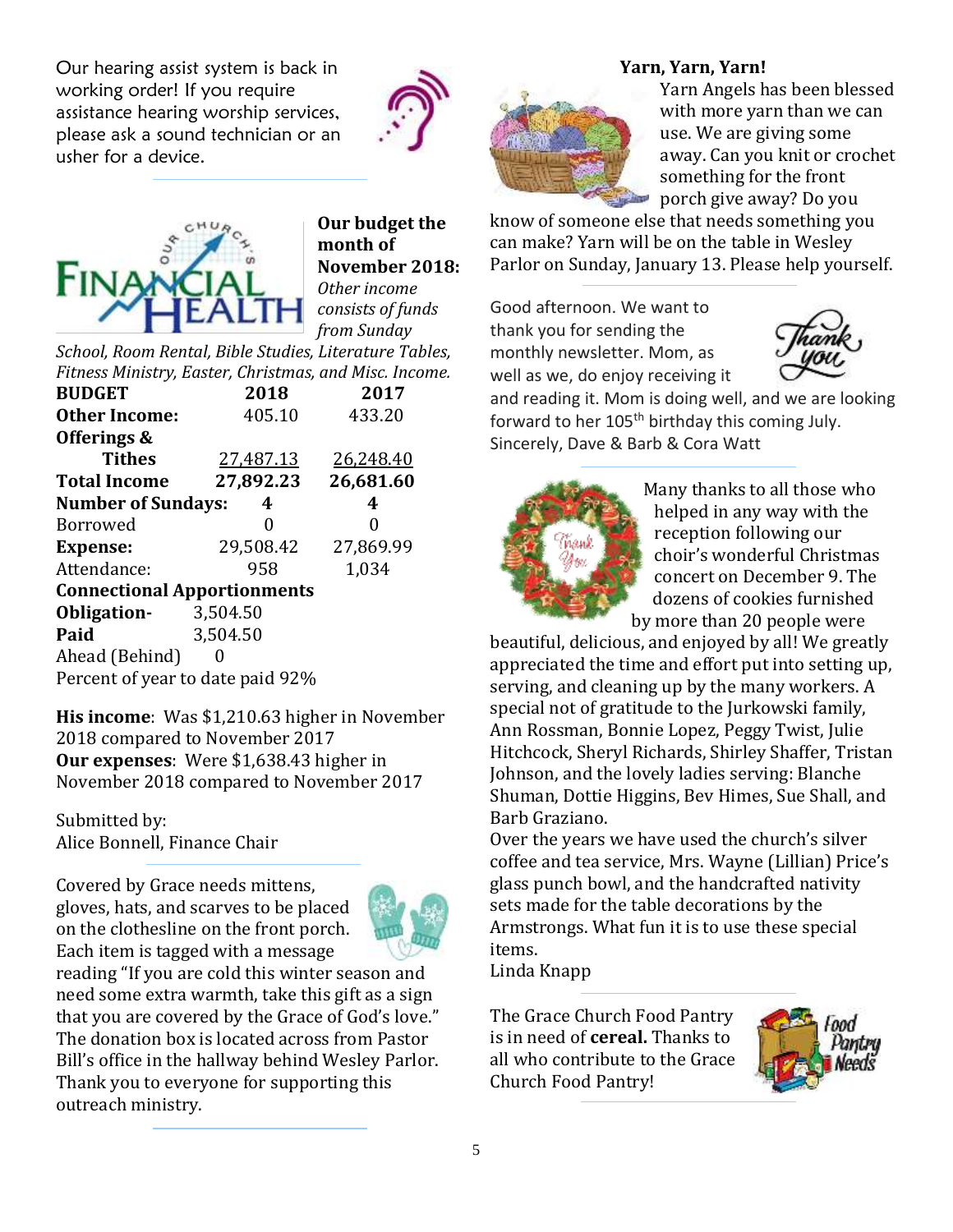

**Grace Fitness Health Series**

Beginning in January, a monthly series of health presentations will be offered at Grace Church. They will cover many aspects of fitness, nutrition and a better understanding of our health. Everyone is welcome, including guests. Susan Toombs, Certified Fitness Trainer, is the presenter. This event is from 6:45-7:45pm in Higginbotham Hall. It is on the last Monday of each month and the topics will be highlighted each month in the newsletter.

#### **Monday, January 28th - Rekindle Your Metabolism**

**Monday, February 25th - Choose Your Food Wisely** 

**Monday, March 25th - Fortify Your Bone Density** 

#### **Monday, April 29th - The Art of Exercise**

The first presentation on January 28th will discuss how our level of activity has a direct effect on our weight management. There are several easy approaches to improving our calorie burn and having dependable energy.

We are blessed with a metabolism that needs fuel, but also needs accountability. The motivation to fine tune our fitness also helps us to be enthusiastic disciples who display God's gift of health!

#### **General Fund**

**For: Gail Nelson By: Chris & Karen Dutchess**



**For: Gail Nelson**

**For: Leo & Nellie Baughman and Harold & Alice Smith**

**By: Denny & Linda Smith**

**By: Mark & Dorothy Dutchess**

**For: Leo & Nellie Baughman and Louis & Madalyn Geer By: Craig & Bev Baughman**

**For: Wayne & Marry Ellen McManigle, Larry Faulkrod, Louise Meel, Sherry Cannada, Ralph & Jean Grant, and Becky Grant By: Brenda & Dave Samuelson**





#### *Advisors*:

 *Sheryl Richards 726-3876 Linda Knapp, 726-1199*

The January Acolyte list is currently a work in progress. Please see the advisors to confirm your date to serve.



Youth 180 is a youth ministry for any youth grades  $6<sup>th</sup>$  – 12<sup>th</sup> held the third Friday of every month at Grace Church from 6:00 pm to 8:00 pm. Pizza, pop, and snacks will be provided. Open gym, organized activities, board games, rock painting, coloring, Nintendo Wii, and Youth 180 lesson. Bring friends! For more information find us on Facebook under Grace Warren, email [youth180@yahoo.com,](mailto:youth180@yahoo.com) or call 814-688-64445.



**Items for the February Newsletter need to be delivered to Mary in the Church office (mary@graceumcwarren.com) by Tuesday, January 15. Thank you!**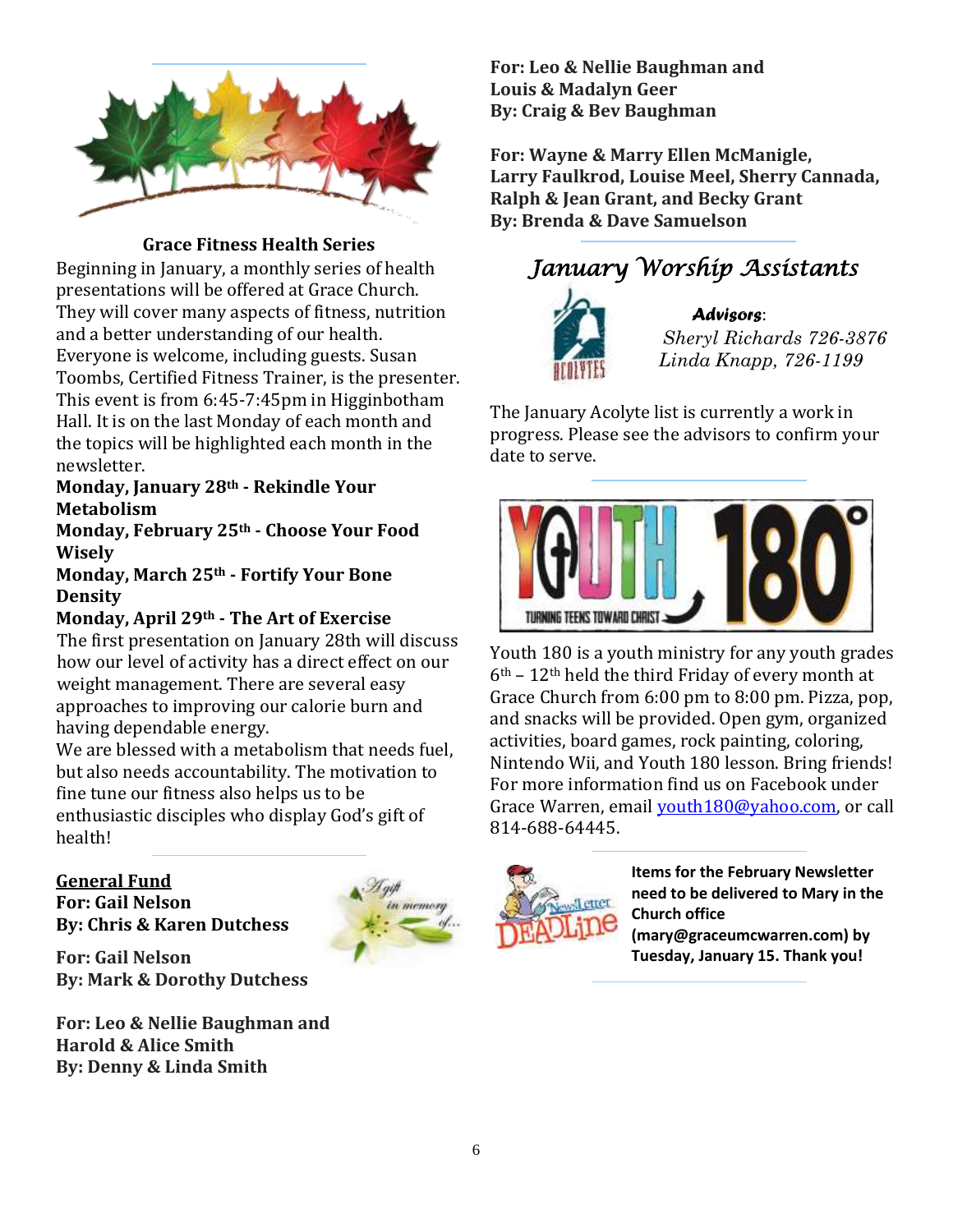

**January 3 – Alexis Vavala January 4 – Alice Bonnell, Taylor Eggleston January 6 – Carol Knowlton, Bob Gustafson, Patty Wineriter January 7 – Dennis Tuttle, Cole Brocklehurst January 8 – Brenda Lord, Jordan Trisket January 9 – Karson Werner, Kaden Werner Nancy Stanton, Carriebelle Hoffman, Agnes Reed January 12 – Jonah Swartz, Chuck Pearson, Cole Abplanalp January 13 – Karen Gray January 14 – Anne Miller January 15 – Susan Toombs, Jack Napolitan, Abbie Buerkle, Joe Sprentz January 16 – Austin Linn January 17 – William McClement, Kevin Haley, Troy Burns January 18 – Mark Napolitan, Cindy Strandburg, Colter Johnson, Stacy Knapp January 19 – Rocky Knapp, Dick Risinger, Lucy Phillips, Mark Danielson January 20 – Dick Hitchcock January 21 – Dave Brocklehurst January 22 – Chris Dutchess, Emilee Shafer January 23 – Nancy Nichols, Bill Beatty January 24 – Elise Brown, Liz Anderson January 25 – Elaide Olney, Warren Winters, Gunner Ceresa January 26 – Barb Mintzer, Mike Stimmell January 27 – Amanda Slattery, Peyton Morrison January 28 – Ruth Sienkiewicz January 29 – Sarah Wentworth January 30 – Jeff Brown**

A special Happy Birthday to Pastor Bill on January 23rd!



#### **Green Pastures**



 We never know when one of our innocent statements will turn into a source of amusement. One such statement was made by Dean Johnson when he had to miss a meeting. "I

have a cow loose." He simply stated the fact that he had to catch a cow that evening. But those of us on SPRC suddenly wished that during some of our more rigorous meetings that we also needed to stay home to catch a cow!

 Dean's grandfather and mine were good friends. His father and mine were friends from grade school through old age. Dean and I were in first grade together. Isn't it interesting how God places people in small circles where He might later use them. Dean's life as a farmer gives him the opportunity to see the world from a different perspective, from the seat of a tractor. This farm country we share gives such a glorious view of God's creation!

 A year ago, Dean quietly mentioned that he may step down from being our Lay Leader. After many years of serving Grace Church, it is understandable that he chooses to pass the baton. Our church respects and deeply appreciates every word of wisdom, every kind gesture and every intercession he has made on behalf of his friends. Our appreciation extends to Melinda, his wife, for sometimes being the one who had to lasso a loose cow.

 From my observations, Dean understands "love one another" in the way it was meant to be set in action. He is a testimony to our mission at Grace. His wise counsel will always be sought and his spiritual giftedness will forever be lifted up among us. Your church thanks you dearly for your service, Dean.

 With a strong calling and several months of enthusiastic preparation, I have extended my hand to the baton. This January, I will begin as the new Lay Leader of Grace Church. This opportunity is a blessing, an honor and a privilege to step forward. I adhere to the advice of John Wesley who said, "go where you are needed most". This is where I believe I am needed. I offer you my sincere commitment while we travel together toward the future of our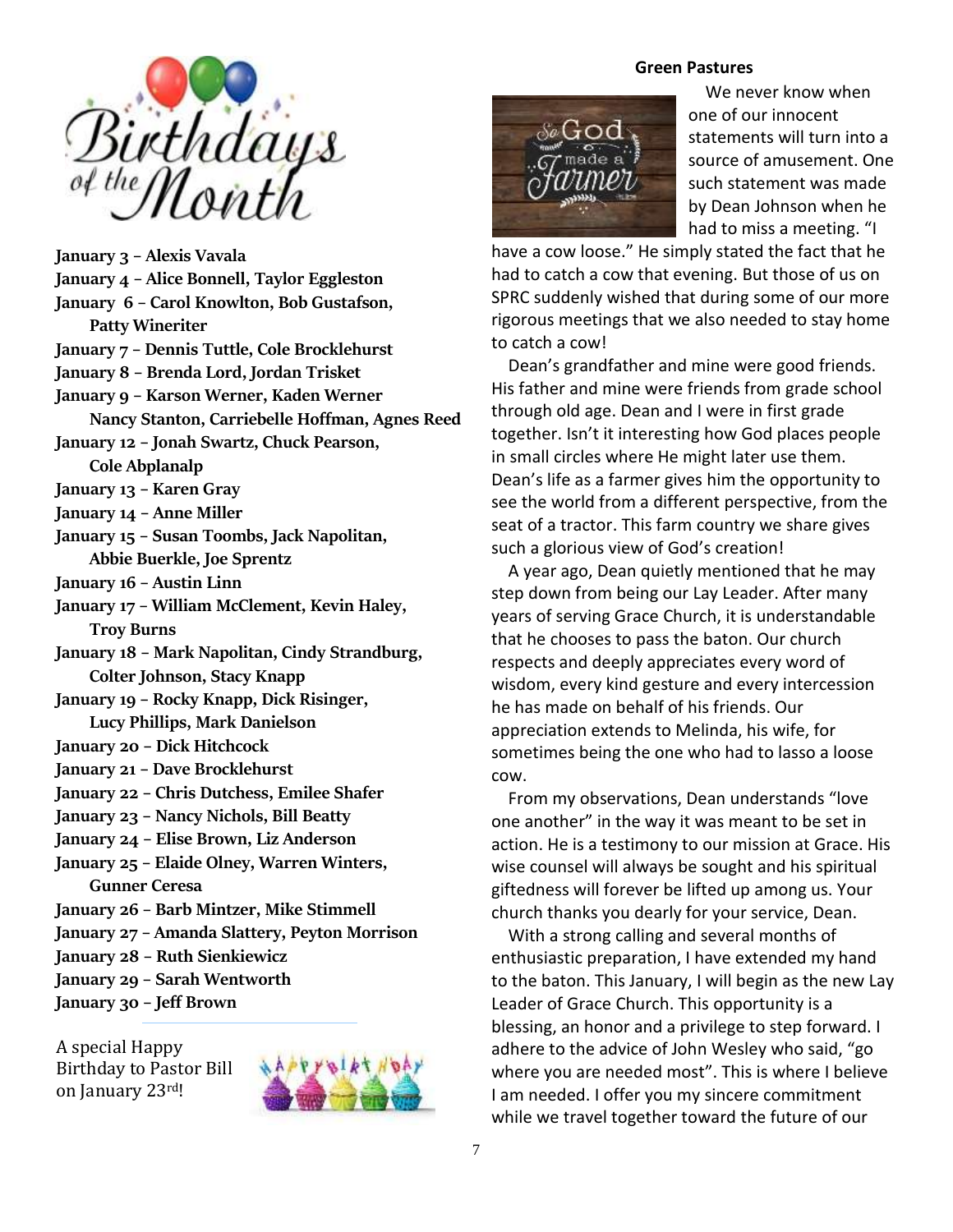church. As we stay aware of God's mission and how it applies to our local level, we find ways to work together, equipping each other to live out our faith. On behalf of our laity and Pastor Bill, I devote my service to you as your Lay Leader.

In Christ,

Sue Toombs

# LEADERSHIP and NOMINATIONS REPORT for 2019

#### THE CHURCH COUNCIL COUNCIL OFFICERS

| COUNCIL OFFICLAS                                  |                          |            |
|---------------------------------------------------|--------------------------|------------|
| Chairperson                                       | Dean Johnson             | 2021       |
| Lay Leader                                        | Sue Toombs               | 2021       |
| Assistant Lay Leader                              |                          |            |
| Senior Pastor/Administrative Officer              | Rev. William Beatty      | t          |
| Lay Member to Annual Conference                   | Stephanie Russo          | 2021       |
| Recording Secretary                               | Julie Hitchcock          | 2020       |
| <b>Church Treasurer</b>                           | <b>Vickie Morrison</b>   | 2021       |
| <b>CHURCH STAFF</b> (reporting to Church Council) |                          |            |
| Director of Congregational Care                   | Karen Gray               | $\dagger$  |
| Director of Music Ministries                      | Beverly Petersen         | $\ddagger$ |
| Office Manager                                    | Mary Quiggle-Pickering   | $\ddagger$ |
| Office Administrator                              | Meghan Brooker           | $\ddagger$ |
| Director of Family Ministries                     | Kayla Schwanke           | $\ddagger$ |
| ADMINISTRATIVE CHAIRPERSONS                       |                          |            |
| <b>Chair: Endowment Committee</b>                 | <b>Ray Toombs</b>        | 2021       |
| <b>Chair: Finance Committee</b>                   | Alice Bonnell            | 2021       |
| Chair: Leadership and Nominations                 | Rev. William Beatty      | $\ddagger$ |
| <b>Chair: Memorial Committee</b>                  | Vicki Anthony            | 2020       |
| <b>Chair: Property Trustees</b>                   | Larry Knowlton           | $\,>$      |
| Chair: Staff/Pastor-Parish Relations              | Larry Sutton             | 2021       |
| MINISTRY TEAM CHAIRPERSONS                        |                          |            |
| Chair: Outreach/Witness                           | Renee Magnuson           | 2020       |
| Chair: Education                                  | Melinda Johnson          | 2020       |
| Chair: Nurture                                    | <b>TBD</b>               |            |
| Chair: Worship                                    | Cindy Dziendziel         | 2021       |
| <b>SPECIAL GROUPS</b>                             |                          |            |
| At-large member                                   | Melissa Zaffino          | 2020       |
| At-large member                                   | Joe Sienkewicz           | 2019       |
| At-large member                                   | <b>TBD</b>               |            |
| President: Child Care Board of Directors          | Katie Card               | 2021       |
| President: Preschool Board of Directors           | Amanda Green             | $\rm{>}$   |
| Scouting Liaison                                  | Anna Peterson            | 2019       |
| United Methodist Women officers                   | Marge Smith, Linda Knapp | $\,>$      |
| Young Adult Representative                        | Elishia Wurst            | 2020       |
| Youth Representative                              | Eliana Beatty            | 2020       |

#### Boldfaced=newly nominated

†=Staff

>=elected by own group

\*Full committee reports are available on the literature tables.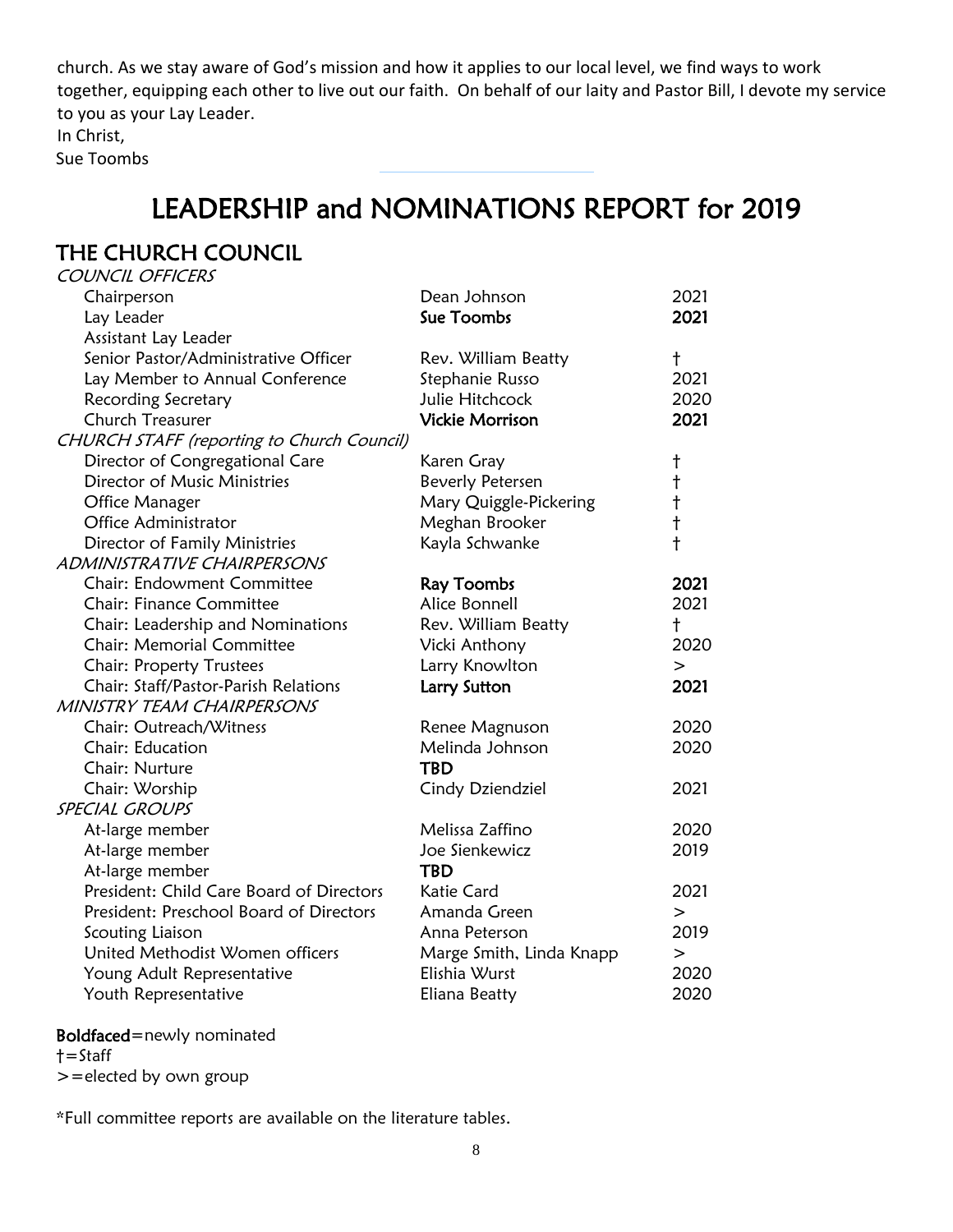

| <b>SUNDAY</b>                                                                                                                                   | <b>MONDAY</b>                                                                                                                                                                                        | <b>TUESDAY</b>                                                                                                                                 | <b>WEDNESDAY</b>                                                                                                                                                              | <b>THURSDAY</b>                                                                                     | <b>FRIDAY</b>                                                                                                                                                 | <b>SATURDAY</b>                                                                                                                                                                                     |
|-------------------------------------------------------------------------------------------------------------------------------------------------|------------------------------------------------------------------------------------------------------------------------------------------------------------------------------------------------------|------------------------------------------------------------------------------------------------------------------------------------------------|-------------------------------------------------------------------------------------------------------------------------------------------------------------------------------|-----------------------------------------------------------------------------------------------------|---------------------------------------------------------------------------------------------------------------------------------------------------------------|-----------------------------------------------------------------------------------------------------------------------------------------------------------------------------------------------------|
|                                                                                                                                                 |                                                                                                                                                                                                      | 1 Office Closed<br>6:00 p Pickleball                                                                                                           | $\overline{2}$<br>7:00a Men's Prayer<br><b>Breakfast</b><br>1:15 p Fitness Class<br>5:15 p Christian Yoga<br>7:00 p Library Resv.<br>7:00 p Girl Scouts                       | 3<br>5:00 Caregivers'<br><b>Support Group</b><br>6:00 p Pickleball<br>7:00 p AseraCare              | 4<br>10:00 a Yarn<br>Angels<br>12:15 p Christian<br>Yoga                                                                                                      | 5<br>10:00 a Wesley<br>Parlor Resv.                                                                                                                                                                 |
| 6<br>8:30/9:30/11:00 a<br>Worship<br>9:30 a Adult Sunday<br>School<br>9:45 a Sunday School                                                      | 7<br>1:15 p Fitness Class<br>5:15 p Christian Yoga<br>6:00 p Gym Reserved<br>6:00 p Youth Group<br>6:30 p Habitat for<br>Humanity<br>6:45 p $SPRC$                                                   | 8<br>9:00 a Disciple IV<br>11:15a Staff Meeting<br>5:15 p Healing<br>Christian Yoga<br>6:00 p Pickleball<br>7:00 p Property<br><b>Trustees</b> | 9<br>7:00a Men's Prayer<br>Breakfast<br>1:15 p Fitness Class<br>5:15 p Christian Yoga<br>6:00 p Handbells<br>7:00 p Choir<br>7:00 p Library Resv.<br>8:15 p Madrigals         | 10<br>5:30 p Cub Scouts<br>6:00 p Pickleball<br>6:30 p Disciple IV                                  | 11<br>10:00 a Yarn<br>Angels<br>12:15 p Christian<br>Yoga                                                                                                     | 12                                                                                                                                                                                                  |
| 13<br>8:30/9:30/11:00 a<br>Worship<br>9:00 a Children's<br>Choir<br>9:30 a Adult Sunday<br>School<br>9:45 a Sunday School                       | 14<br>1:15 p Fitness Class<br>5:15 p Christian Yoga<br>6:00 p Gym Reserved<br>6:00 p Youth Group<br>6:00 p Childcare<br>7:00 p Finance<br>7:00 p Eaton Parlor<br>Reserved                            | 15<br>9:00 a Disciple IV<br>5:15 p Healing<br>Christian Yoga<br>6:00 p Pickleball                                                              | 16<br>7:00a Men's Prayer<br><b>Breakfast</b><br>1:15 p Fitness Class<br>5:15 p Christian Yoga<br>6:00 p Handbells<br>7:00 p Girl Scouts<br>7:00 p Choir<br>8:15 p Madrigals   | 17<br>5:30 p Cub Scouts<br>6:00 p Pickleball<br>6:30 p Disciple IV<br>7:30 p Library<br>Resv.       | 18<br>10:00 a Yarn<br>Angels<br>12:15 p Christian<br>Yoga<br>5:30 p Youth 180!                                                                                | 19<br>10:00 a<br>Higginbotham<br>Hall Resv.                                                                                                                                                         |
| 20<br>8:30/9:30/11:00 a<br>Worship<br>9:00 a Children's<br>Choir<br>9:30 a Adult Sunday<br>School<br>9:45 a Sunday School<br>4:00 p Watson Home | 21<br>12:00 p Caregivers'<br><b>Support Group</b><br>1:15 p Fitness Class<br>5:15 p Christian Yoga<br>6:00 p Gym Reserved<br>6:00 p Youth Group<br>7:00 p Worship<br>7:00 p Eaton Parlor<br>Reserved | 22<br>9:00 a Disciple IV<br>11:15a Staff Meeting<br>5:15 p Healing<br>Christian Yoga<br>6:00 p Pickleball                                      | 23<br>7:00a Men's Prayer<br><b>Breakfast</b><br>1:15 p Fitness Class<br>5:15 p Christian Yoga<br>6:00 p Handbells<br>7:00 p Choir<br>7:00 p Library Resv.<br>8:15 p Madrigals | 24<br>4:30 p Wesley<br>Parlor Resv.<br>5:30 p Cub Scouts<br>6:00 p Pickleball<br>6:30 p Disciple IV | 25<br>10:00 a Yarn<br>Angels<br>12:15 p Christian<br>Yoga                                                                                                     | 26                                                                                                                                                                                                  |
| 27<br>8:30/9:30/11:00 a<br>Worship<br>9:00 a Children's<br>Choir<br>9:30 a Adult Sunday<br>School<br>9:45 a Sunday School                       | 28<br>1:15 p Fitness Class<br>5:15 p Christian Yoga<br>6:00 p Gym Reserved<br>6:00 p Youth Group<br>7:00 p Outreach/<br>Witness<br>7:00 p Eaton Parlor<br>Reserved                                   | 29<br>9:00 a Disciple IV<br>5:15 p Healing<br>Christian Yoga<br>6:00 p Pickleball                                                              | 30<br>7:00a Men's Prayer<br><b>Breakfast</b><br>1:15 p Fitness Class<br>5:15 p Christian Yoga<br>6:00 p Handbells<br>7:00 p Girl Scouts<br>7:00 p Choir<br>8:15 p Madrigals   | 31<br>6:00 p Pickleball<br>6:30 p Disciple IV<br>7:30 p Library<br>Resv.                            | <b>CARE WITH</b><br><b>GRACE DAYCARE</b><br>is open daily from<br>6:30 am to 6:00<br>pm located on the<br>second-floor<br>parking lot side<br>and in the gym. | <b>PROMISE</b><br><b>PRESCHOOL</b><br>is open Monday,<br>Wednesday, and<br>Thursday from 9-<br>11:30 am (3-year-<br>olds) and 12:30 -<br>3:00 pm (4- year-<br>olds) located on<br>the ground floor. |